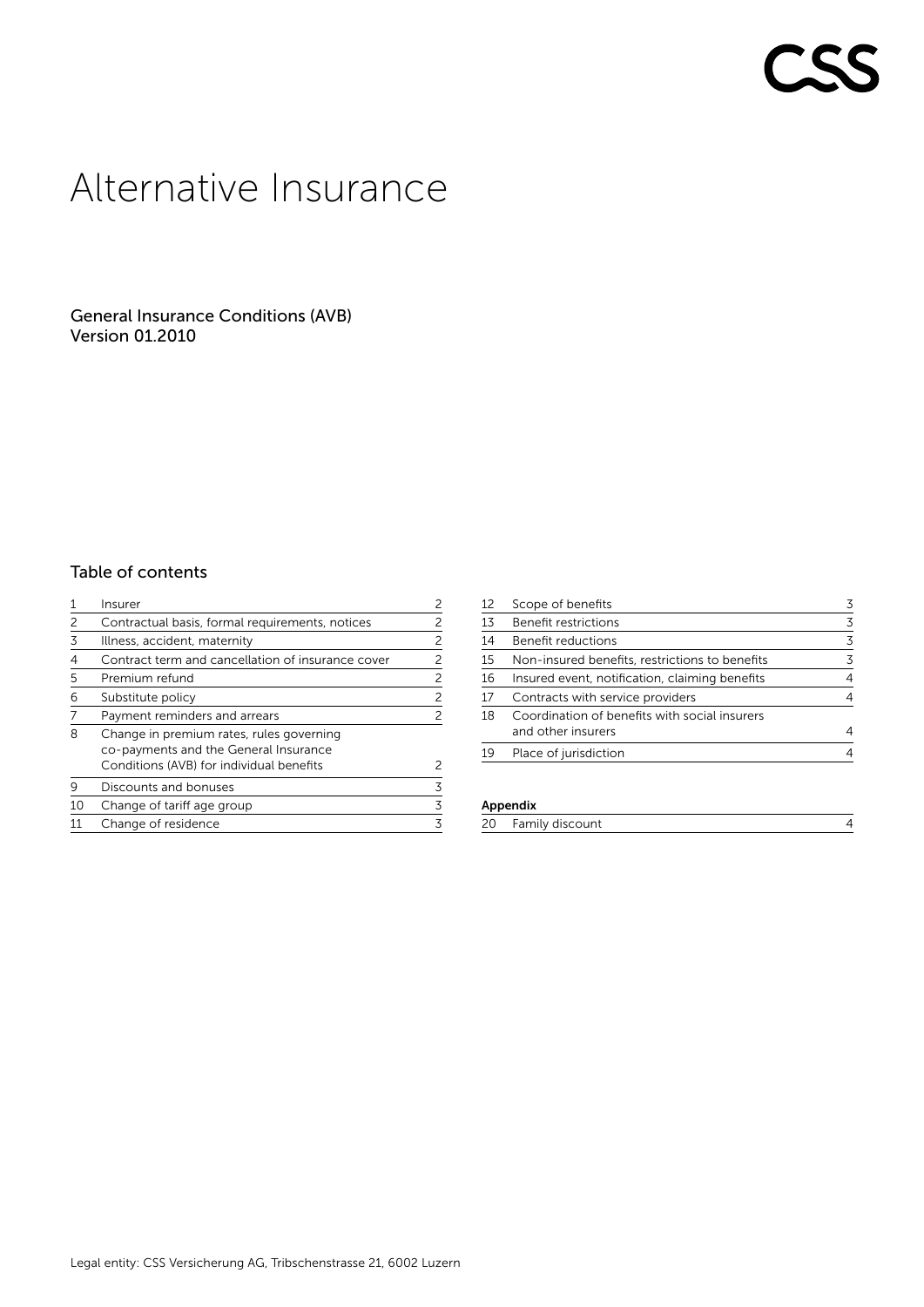The insured persons and benefits are set out in the policy, along with the date on which insurance cover begins, the contract term and any special agreements.

The Federal Insurance Contract Act (VVG) applies in addition to these General Insurance Conditions.

#### 1 Insurer

The carrier for insurance plans governed by these General Insurance Conditions is CSS Versicherung AG, Tribschenstrasse 21, 6005 Lucerne («the insurer»).

#### 2 Contractual basis, formal requirements, notices

All benefits insured in accordance with these General Insurance Conditions (AVB) are supplementary to the benefits provided under mandatory healthcare insurance (KVG) in particular.

Unless these AVB or any special agreements provide otherwise, the insurance contract is based on the provisions of the Federal Insurance Contract Act (VVG). The amendments of the revised Insurance Contract Act of 19 June 2020 also apply to contracts entered into before 1 January 2022. An exception is made for the insured person's debts. These continue to become statute-barred after two years.

Where written form is required in the AVB, any text form capable of producing a written record will suffice. If no formal requirement is specified in respect of a notification, it may be made orally.

All notices and requests should be addressed to CSS. All notices from CSS shall be deemed to have been duly given if sent to the most recent address (postal address, email address) of the insured person or rightful claimant as notified to the insurer.

#### 3 Illness, accident, maternity

- 3.1 Illness is defined as any impairment of physical or mental health which is not the result of an accident and which requires medical examination or treatment or leads to incapacity to work.
- 3.2 An accident is defined as any sudden, unintentional, harmful effect of an unusual external factor on the human body. The policy shows for each individual benefit whether or not the risk of accident is included. References to illness in the General Insurance Conditions also apply to accidents by analogy.
- 3.3 The insurer pays the same benefits for maternity (pregnancy, birth, confinement) as for illness.

#### 4 Contract term and cancellation of insurance cover

- 4.1 The contract term is stated in the policy.
- At the end of this term, the insurance renews automatically each year.
- 4.2 You may terminate the insurance in question, even if a longer contract term has been agreed, with effect from the end of the third or each successive insurance year, subject to a notice period of three months. CSS has no right of termination in this case. Both you and CSS may terminate the contract where good cause exists within the meaning of Art. 35b VVG. Claims for benefits being processed at the time of cancellation will remain payable.
- 4.3 When a benefit case occurs for which we are liable, you may terminate the contract in writing no later than 14 days after receiving notice of the last payment. Once you have given notice of termination, insurance cover lapses within 14 days of receipt of such notice by CSS. CSS remains entitled to the premium for the current calendar year if you terminate the contract in the year following that in which the contract was concluded. CSS has no right of termination if you make a claim for benefits.

4.4 In the case of changes in premiums, in the rules governing co-payment and in the General Insurance Conditions, Article 7 applies.

#### 4.5 The insurance expires:

a) if the insured person becomes legally resident abroad; b) during temporary stays abroad of more than one year,

# with effect from the end of the insurance year.

#### 5 Premium refund

If the contract is cancelled before the expiry date, the insurer will refund the premium paid for the unused policy term on a pro rata basis, unless the insured person cancels the insurance contract during the year immediately following that in which it was concluded (see Art. 42 para. 3 VVG).

#### 6 Substitute policy

If the contract replaces another contract issued previously by the insurer, any benefits subject to limits or restrictions already drawn under the original policy will be offset against future benefits.

#### 7 Payment reminders and arrears

- 7.1 If the premium is not paid by the deadline indicated on the statement, the insured person will be notified of the consequences of default in writing and requested to pay the outstanding premium within 14 days of the reminder being sent, as required by Art. 21 para. 1 VVG. If this reminder is ignored, the insurer's obligation to pay benefits will be suspended upon expiry of the additional payment deadline.
- 7.2 Once the additional payment period has elapsed, the insured person must pay the statutory interest on arrears. The costs associated with issuing the payment reminder are payable by the insured person.
- 7.3 If no legal action is taken to collect the overdue premium within two months of the end of the additional payment period, the insurer will withdraw from the contract without taking any further action and waive payment of the outstanding premiums.
- 7.4 If the insurer takes legal action to collect the premium or accepts payment at a later date, its obligation to pay benefits will recommence from the date upon which the outstanding premium, including interest and costs, is paid. Even after the outstanding premium has been paid, the insurer will have no obligation to pay benefits in respect of claims arising during the period in which its obligation to pay benefits was suspended.

#### 8 Change in premium rates, rules governing co-payments and the General Insurance Conditions (AVB) for individual benefits

- 8.1 The insurer may amend the contract if the premium rates or rules governing co-payments (deductible, retention fees) change.
- 8.2 The insurer is entitled to amend the General Insurance Conditions with regard to individual benefits if the number of service providers increases or new kinds of service provider are established as the result of advances in modern medicine, or if new or more expensive forms of therapy are introduced.
- 8.3 The insurer will announce the changes to you by 25 days before the end of the insurance year. If the insured person does not agree to the changes, they may cancel the contract. Notice of cancellation is valid if it is received by the insurer on the last day of the insurance year at the latest.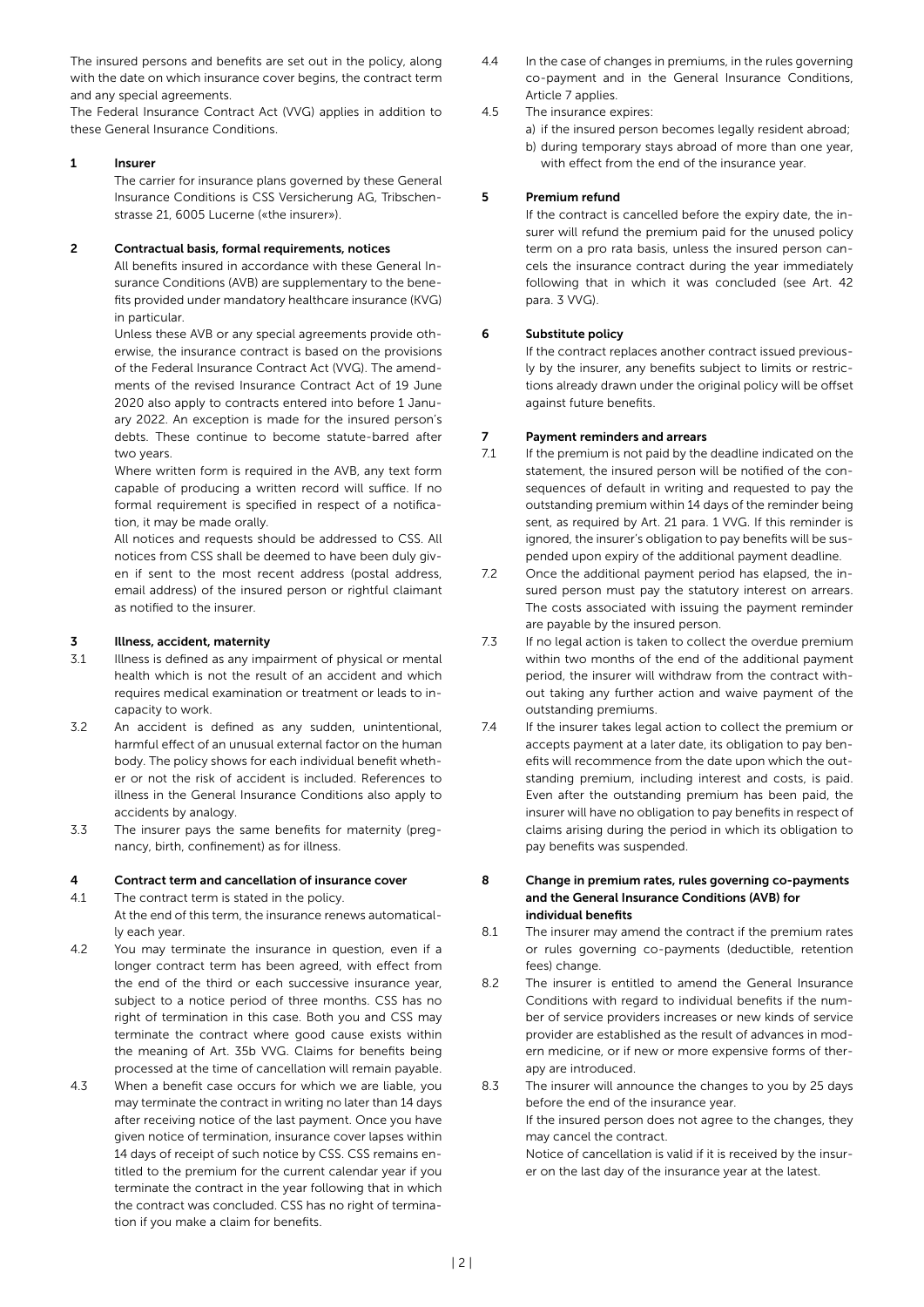#### 9 Discounts and bonuses

- 9.1 CSS may grant discounts and bonuses. The loss of discounts owing to non-fulfilment of the conditions of eligibility does not entitle the policyholder to terminate the insurance that has been taken out. The same applies if contractually agreed criteria mean that no bonus is paid out. The reduction of discounts or bonuses by CSS as the result of a rate adjustment and/or the amendment by CSS of the conditions of eligibility for a discount or bonus gives rise to a right to terminate the insurance.
- 9.2 CSS grants children and young people a family discount up to the end of the calendar year in which the insured person reaches the age of 20. CSS sets out the details of this family discount in a Appendix to the AVB. CSS may amend this Appendix to the AVB unilaterally. Any amendments will take effect at the beginning of the calendar year in each case. The level of the discount depends on the insurance cover of the person of discount (the parent or guardian) and that of the child or young person. It is stated on the policy. Children and young people are eligible for a discount up to the age of 20 providing all of the following conditions are met:
	- a) The child is covered by basic insurance with CSS Kranken-Versicherung AG or Arcosana AG.
	- b) An adult parent or guardian (the person of discount) lives in the same household.
	- c) The person of discount is covered by basic insurance with CSS Kranken-Versicherung AG or Arcosana AG.
- 9.3 The amount of the discount is calculated on the basis of the net premium, and stated for each product on the policy or premium summary. Sample calculation: Alternative Insurance with a number of discounts: Gross premium CHF 6.00 – discount I (notional) 10% CHF 0.60 Net premium I CHF 5.40 – discount II (notional) CHF 1.10 Net premium II (actual premium due) CHF 4.30
- 9.4 CSS will announce changes to discounts and bonuses, and to the conditions of eligibility for a discount or bonus, no later than 30 days prior to the end of the calendar year. If the insured person does not agree to these changes, he can terminate the insurance concerned with effect from the end of the current calendar year by giving notice in writing. Such notice is deemed to be on time if it is received by CSS no later than the last working day of the current calendar year, during normal office hours.

#### 10 Change of residence

10.1 The insurer may adjust its premiums at the start of the following tariff age groups:

| $0 - 18$ . age  | $46 - 50$ . age |
|-----------------|-----------------|
| $19 - 25$ . age | $51 - 55$ . age |
| $26 - 30$ . age | $56 - 60$ . age |
| $31 - 35$ . age | $61 - 65$ . age |
| $36 - 40$ . age | $66 - n$ . age  |
| $41 - 45$ . age |                 |

10.2 These premium adjustments entitle the insured person to cancel. Article 8.3 applies by analogy.

#### 11 Change of residence

The insurer must be informed immediately of any change of residence.

If this change leads to a premium adjustment, the insurer will adjust the premiums that subsequently fall due. An adjustment of this kind does not constitute grounds for cancellation.

#### 12 Scope of benefits

12.1 The insurer pays 80% of the insured cost of outpatient or inpatient treatment performed using alternative methods (such as acupuncture, TCM, osteopathy, kinesiology, Ayurveda), provided it serves to treat an illness or accidental injury and is performed by a doctor or a naturopathic practitioner or therapist recognised by the insurer. The insurer recognises as naturopathic practitioners and therapists people who satisfy the specific recognition criteria drawn up by the insurer in collaboration with doctors and therapists in respect of each form of complementary therapy/measure.

> The insurer maintains a list of recognised methods and a list of recognised service providers.

> The insured person may ask to see the current list at any time.

12.2 The policy shows the maximum amount insured per calendar year.

#### 13 Benefit restrictions

Benefits which go beyond the level required to serve the insured person›s interests or the level required by the purpose of the treatment are not covered by the insurance. If invoices are clearly inappropriate, the insurer will restrict its payment of benefits to the usual rates for the service in question.

#### 14 Benefit reductions

- 14.1 If the insurance cover lasts for less than one calendar year, the maximum amount insured will be reduced on a pro rata basis.
- 14.2 The insurer waives its right to reduce insurance benefits in the event of gross negligence. However, no payments will be made to substitute for benefit reductions from other insurance plans.

#### 15 Non-insured benefits

The following benefits are not insured:

- 15.1 statutory benefits, in particular those in accordance with the KVG and UVG;
- 15.2 benefits that are unsuitable, uneconomical and not officially recognised in accordance with Art. 11, unless the AVB expressly states otherwise;
- 15.3 benefits for maternity and related illnesses if already pregnant before the beginning of the insurance;
- 15.4 hospital stays that do not serve to improve or maintain the state of health (chronic illnesses);
- 15.5 withdrawal treatment;
- 15.6 cosmetic treatment;
- 15.7 cellular therapy;
- 15.8 illnesses and accidents resulting from violations of neutrality, warlike events and the use of nuclear energy for military purposes in times of peace or war;
- 15.9 accidents resulting from earthquakes or premeditated crimes and offences by the insured person;
- 15.10 illnesses and accidents resulting from acts of daring, extreme sports and hazardous activities;
- 15.11 co-payments, patient›s share of costs and expenses;
- 15.12 benefits where the insured person ignores the instructions of doctors and other service providers.

## Benefit restrictions:

15.13 The insurer pays benefits abroad only if and for as long as the insured person cannot reasonably be expected to return to Switzerland.

> The insurer pays benefits, for which the insured person must present proof, up to the amount indicated on the policy that would be due at the insured person's place of residence in Switzerland.